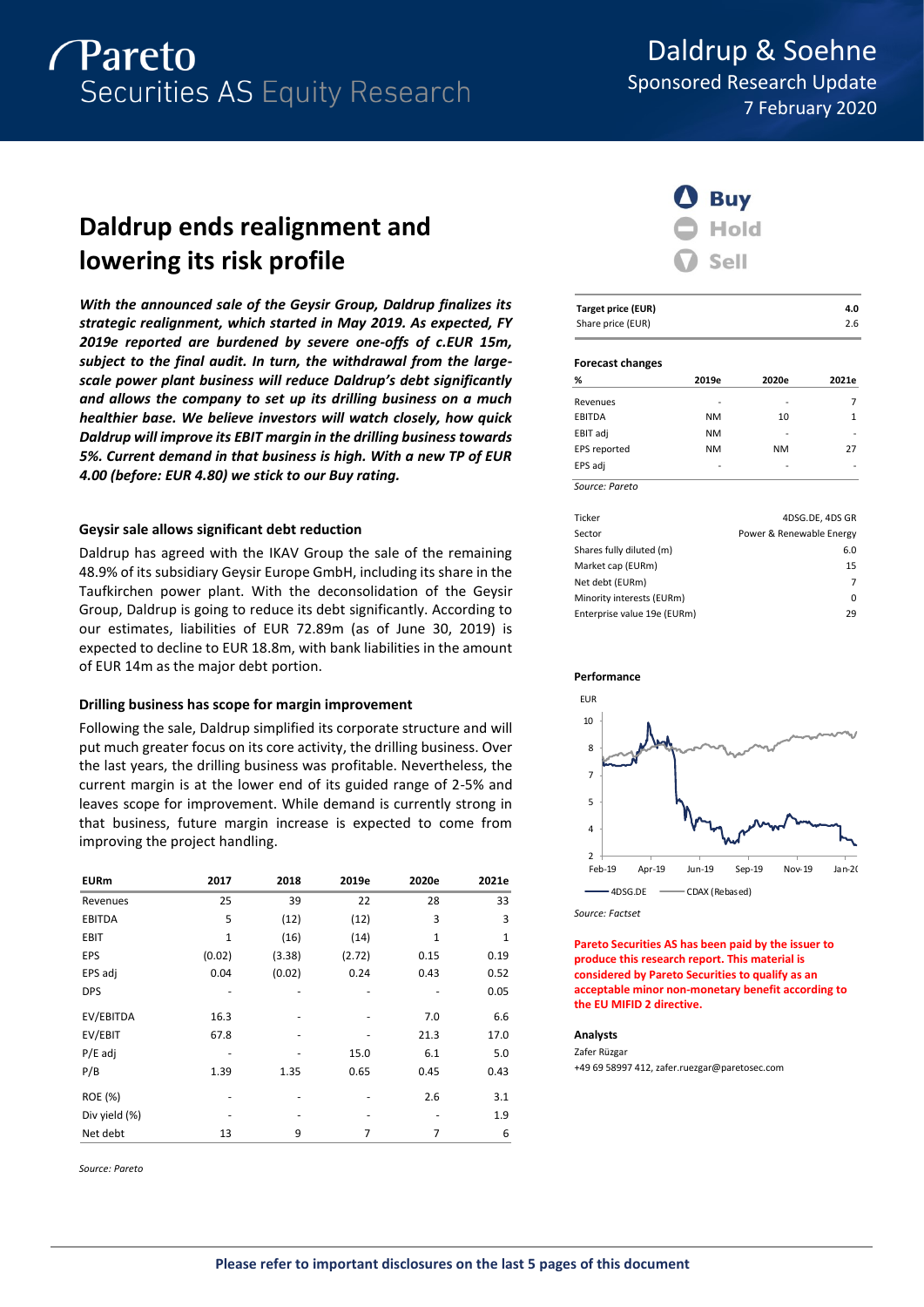# **Significant debt reduction**

Daldrup has agreed with the IKAV Group the sale of the remaining 48.9% of its subsidiary Geysir Europe GmbH. Bear in mind, that IKAV had already acquired 48.9% of Geysir Europe in June 2019 for a fee of EUR 5.2m. The now announced sale includes also Daldrup's shares in the Taufkirchen power plant, which was not included in the initial transaction. While further proceeds of EUR 1m looks rather minor, the debt-reduction of the transaction is much more crucial. With the deconsolidation of the Geysir Group, Daldrup is going to reduce its debt by around EUR 42m, which is above our estimate (PASe: at least EUR 30m). If we include the liabilities to minority shareholders in the amount of EUR 13.11m, the reduction climbs even to EUR 55m. According to our estimates, liabilities of EUR 72.89 (as of June 30, 2019) are expected to decline to EUR 18.8m, with bank liabilities in the amount of EUR 14m as the major debt portion.



**New debt structure after divesting Geysir Group**



*Source: Company data, Pareto Securities Research*

Going forward, Daldrup's leverage is expected to decline further, as the new corporate structure is less capex intensive.

According to the management, Daldrup has capitalized services and receivables from Geysir in total of EUR 32.5m. Subject to the forthcoming audit by the auditors around EUR 15m of that amount is expected to be partially impaired, effecting FY 2019e p&l significantly. We believe that the extraordinary burden of EUR 15m is mainly related to debt waivers by Daldrup. The remaining assets in the amount of roughly EUR 18m, mainly receivables, are subject to performance figures at the Taufkirchen power plant and are expected to be repaid within the next seven years. Given the fact, that IKAV should have a strong interest in achieving the highest output in terms of heat and electricity generation from Taufkirchen, it is likely that the agreed performance targets will be achieved to a large extent. Thus, we do not have considered further write-downs in our estimates.

With the sale of Geysir, Daldrup ends the process of realignment, which started in May 2019. The abandonment of the large-size power plant business as majority shareholder will improve the company's risk profile and take out complexity. The participation in medium-sized geothermal heating plants as a minority partner is still planned, as long as it fits in Daldrup's corporate structures. However, Daldrup's focus in the future will be much more on its core competence the drilling services business.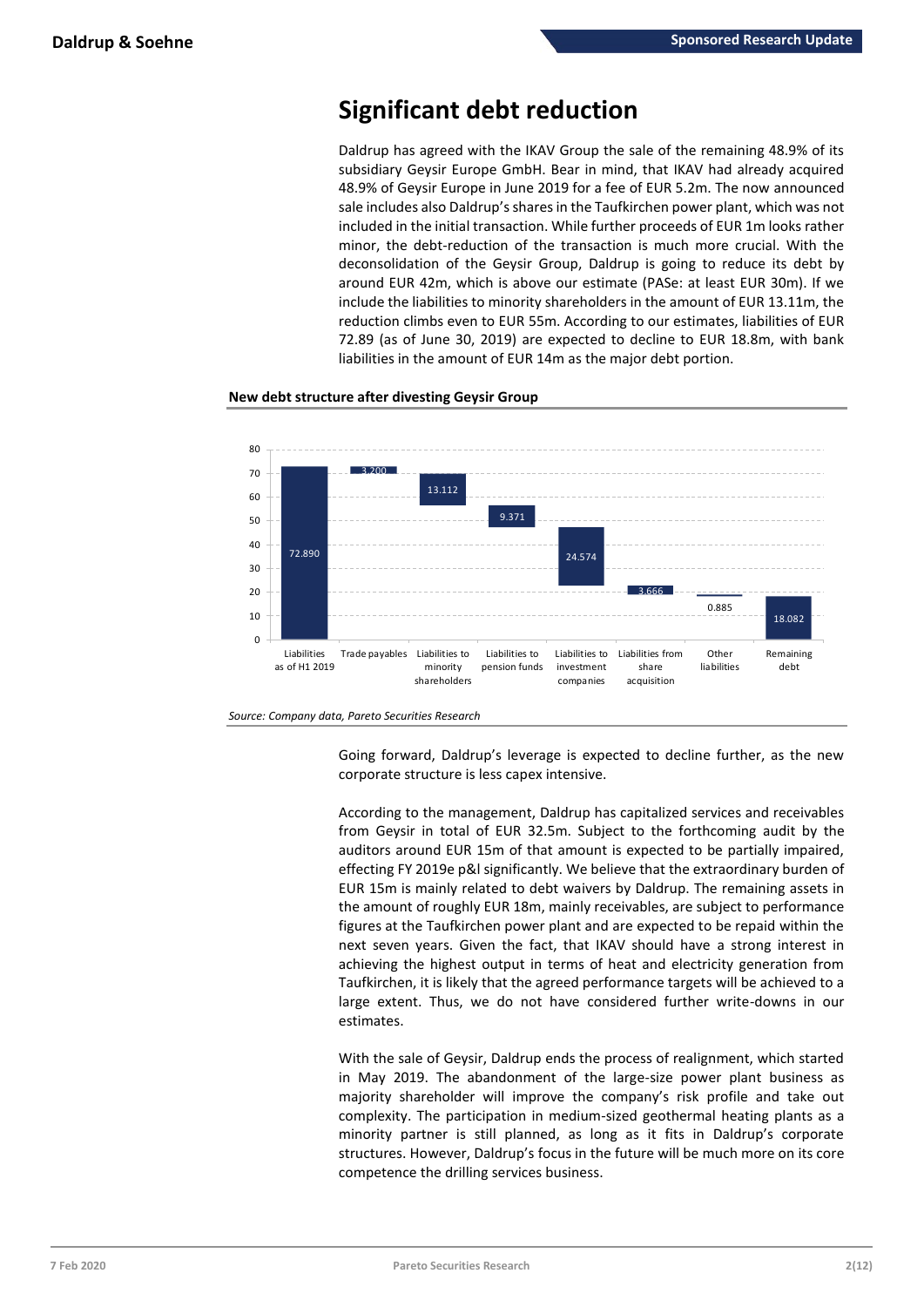# **Group structure as at 30/06/2019 – complex and confusing at the same time**

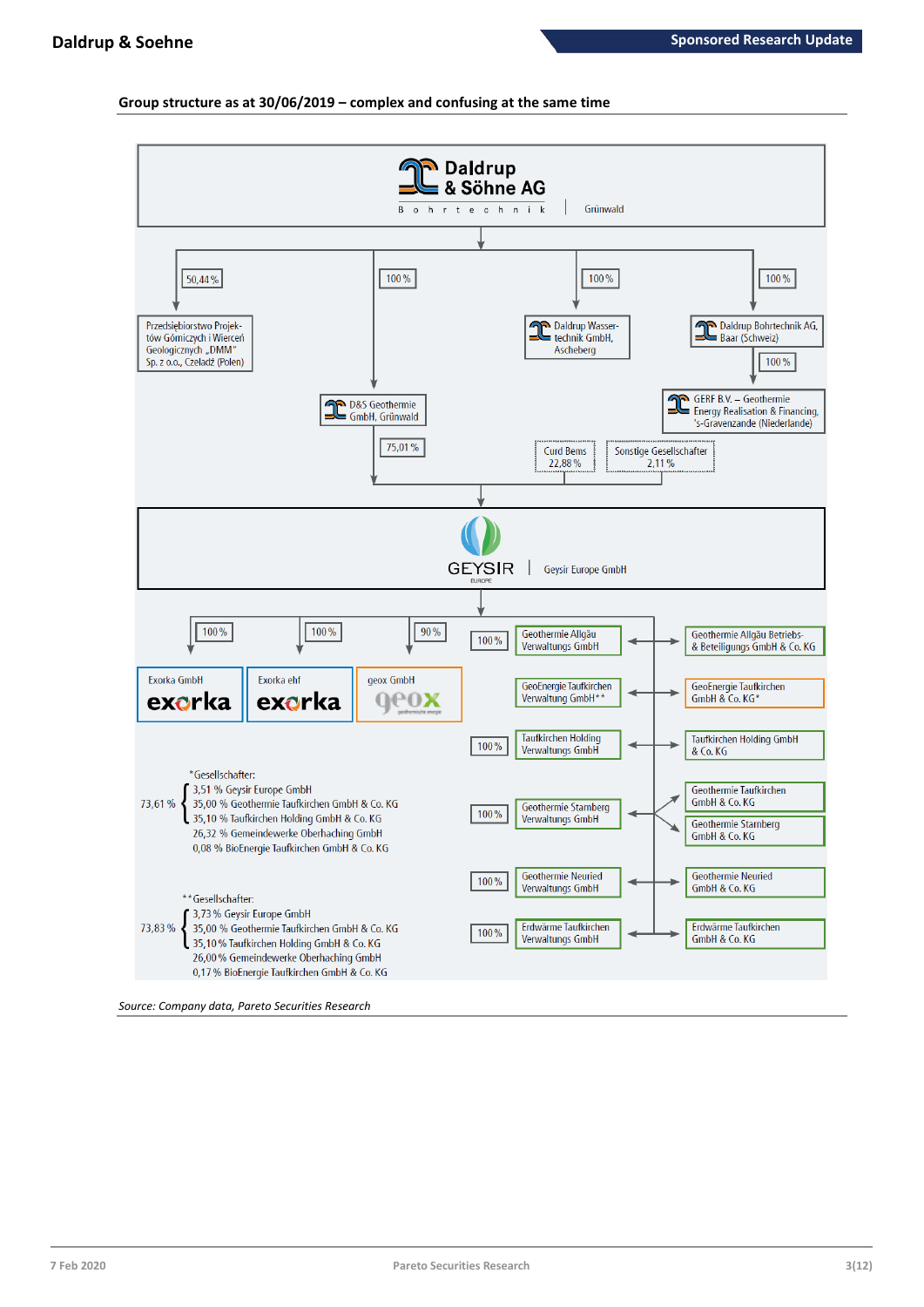

# **New group structure – much more consistent with corporate size**

# **Earnings in core business quite decent**

Operational development in FY 2019e (final results due on end of May 2020) is expected to be in the guided range, according to the management. From today's point of view, Daldrup forecasts the total operating output to be around EUR 38m (guidance: EUR 40m, PASe: EUR 40.5m). The expected EBIT of around EUR 1m (PASe EBIT of EUR 0.4m) implies an EBIT margin at the lower end of the guided rage of 2-5%. We have to note that the operational figures are based on the individual financial statement, and do not reflect consolidated numbers on group level. Given the heavy streamlining of its portfolio and the related deconsolidation, future operational figures should consist of the core activity, the drilling business.

In order to reflect the earnings and margin profile of the drilling business, we looked at historical numbers on individual financial statement level. Over the recent past, Daldrup was profitable in the drilling business, but has scope for improvement, as the achieved margins are rather at the lower end. One-off costs related to the sale of Geysir are not considered.



# **Operating profitability on individual financial level quite decent**

*Source: Company data, Pareto Securities Research*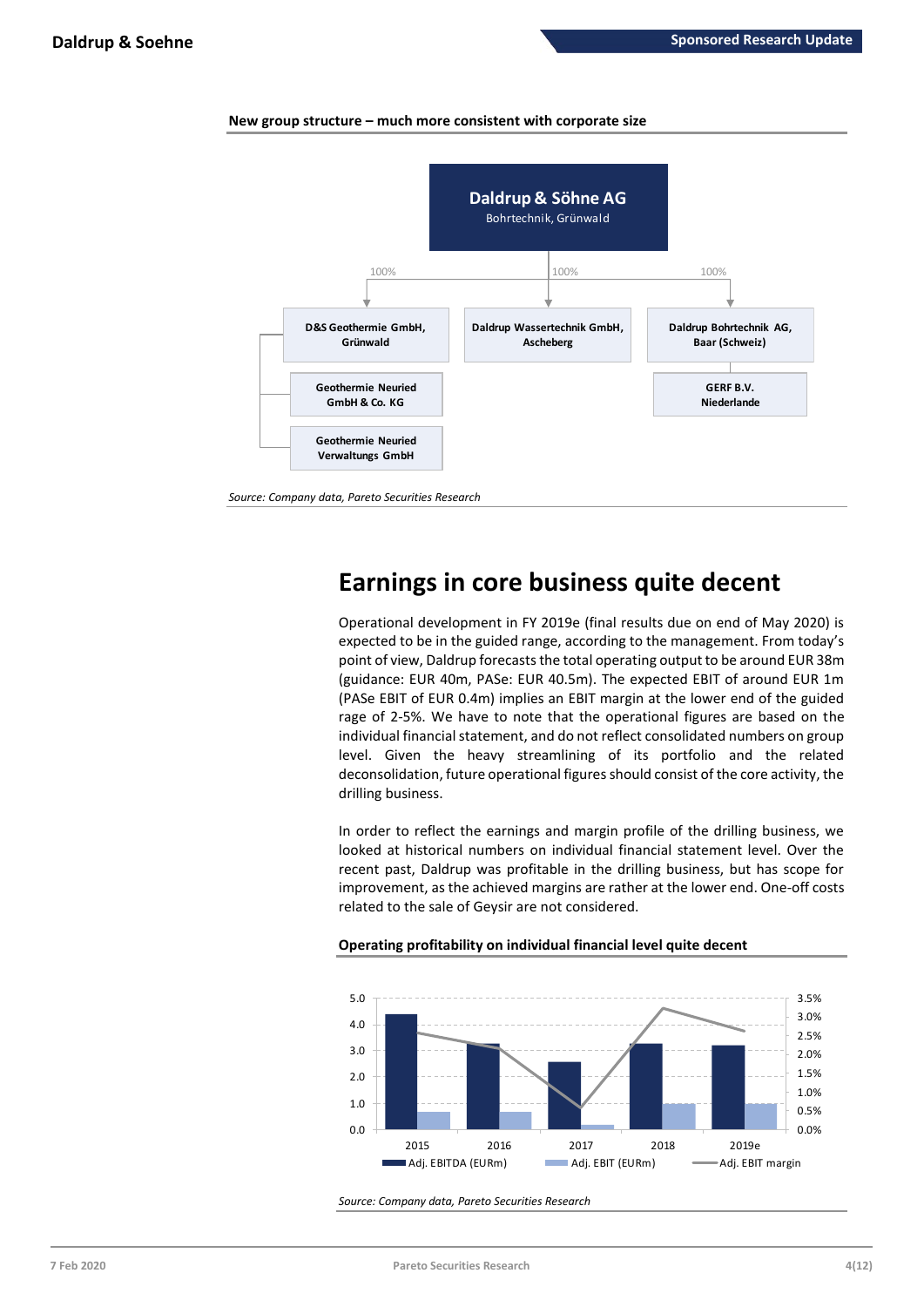We believe, that Daldrup will stick to its mid-term EBIT margin target of 2-5% (related to total operating output). Given the current strong demand and related high utilization of their drilling rigs, we do not expect the company to reduce headcount costs. Moving up with the EBIT margin towards 5% should be able with an improvement on the project execution side. We have seen in the past, that even attractive projects were burdened by one-off costs. Besides top-line growth, a proper project management will be the main driver for margins in the future. The greater focus on the drilling business should help to improve internal processes, in our view.

From discussions with the management, we understood that current utilization of all three major drilling rigs are high. Given the current order backlog of around EUR 42m, reach secures the next 12 months of revenues. The discussions about climate change has improved the awareness and increased demand for drilling companies. Progressive climate policies towards reducing CO2 emission and improving drinking water quality in emerging markets and European markets - for example nitrate pollution in Europe -should continue to support the positive trend. We expect Daldrup to benefit from that in the years to come. Since Daldrup's company size is limits a broad international expansion, we assume to see more strategic cooperation with local partners in the future, as it was the case in the past.

# **Future earnings should be less impacted by one-offs**



*Source: Pareto Securities Research*

We leave our estimates almost unchanged, which we already had reduced in October 2019 in anticipation of no further contribution from the larger scale power plant business. Nevertheless, we do some minor adjustments to our reported earnings estimates, in order to reflect the new balance sheet. The deconsolidation reduces going to cut the total balance sheet by more than half to around EUR 60m. Total debt is expected to reduce to a much healthier level of around EUR 14m, from EUR 73m at June 30, 2019.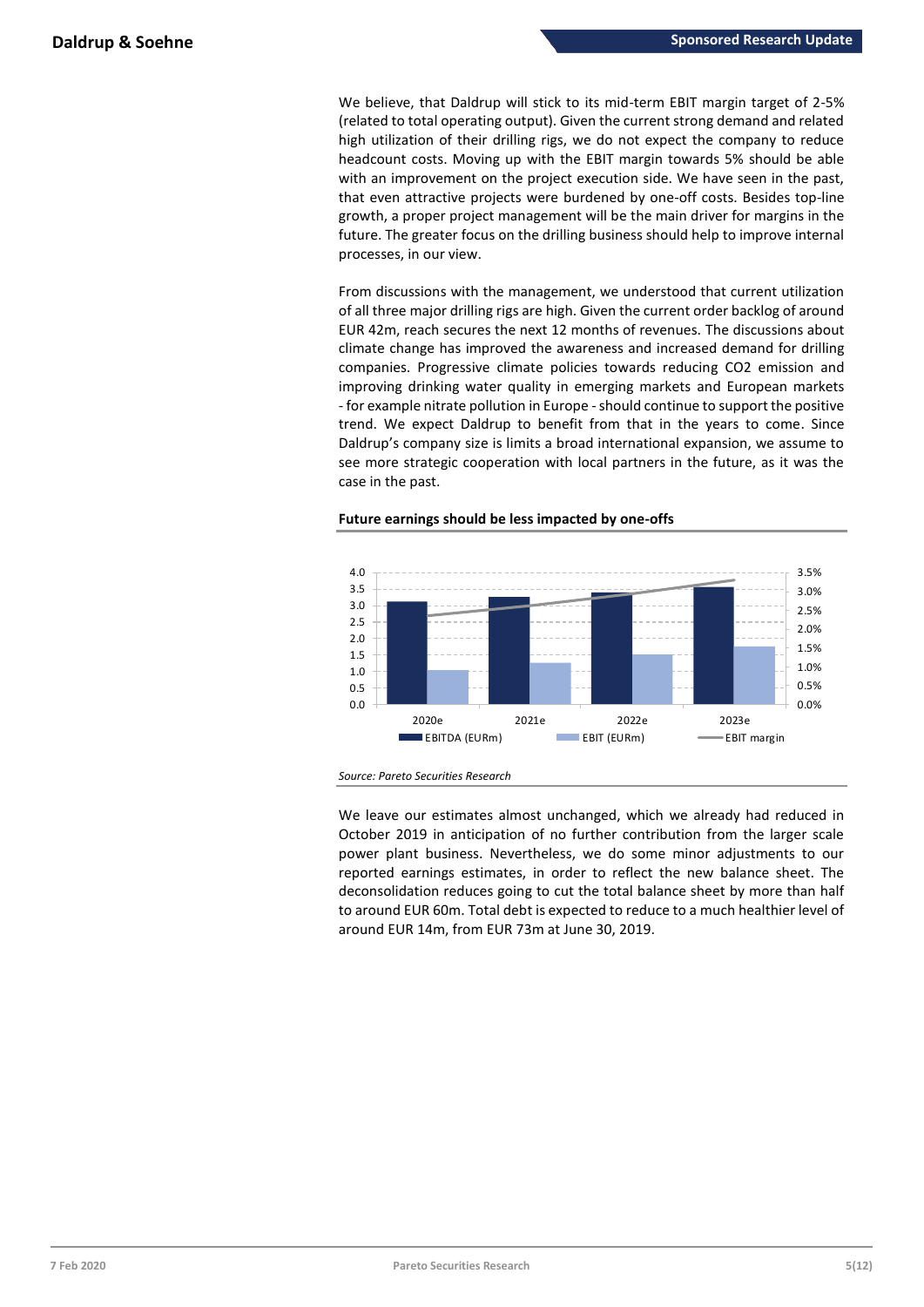# **Valuation**

With the sale of the Geysir Group, Daldrup ends the process of its strategic realignment. Therefore, we roll forward our DCF model, despite the lack of final figures for FY 2019e. Overall, our TP moves to EUR 4.00 from EUR 4.80. Implied upside remains ample with c.56%.

# **DCF model**

|                                    |        |                | Phase I |         |                       |                                                             |         | <b>Phase II</b> |                     |        | <b>Phase III</b> |
|------------------------------------|--------|----------------|---------|---------|-----------------------|-------------------------------------------------------------|---------|-----------------|---------------------|--------|------------------|
| EUR <sub>m</sub>                   |        |                |         |         |                       | 2020e 2021e 2022e 2023e 2024e 2025e 2026e 2027e 2028e 2029e |         |                 |                     |        |                  |
| <b>Revenues</b>                    | 28     | 33             | 35      | 37      | 40                    | 42                                                          | 45      | 47              | 49                  | 51     |                  |
| growth rate                        | 30.2%  | 16.1%          | 7.4%    | 7.0%    | 6.8%                  | 6.3%                                                        | 5.7%    | 5.2%            | 4.6%                | 3.5%   |                  |
| <b>EBIT</b>                        | 1.0    | 1.3            | 1.5     | 1.8     | 2.1                   | 2.3                                                         | 2.4     | 2.6             | 2.8                 | 3.1    |                  |
| EBIT margin                        | 3.7%   | 3.9%           | 4.3%    | 4.7%    | 5.2%                  | 5.3%                                                        | 5.5%    | 5.6%            | 5.7%                | 6.0%   |                  |
| Tax                                | 0.0    | $-0.1$         | $-0.2$  | $-0.3$  | $-0.4$                | $-0.5$                                                      | $-0.6$  | $-0.7$          | $-0.7$              | $-0.8$ |                  |
| Tax rate                           | 5%     | 5%             | 15%     | 15%     | 20%                   | 22%                                                         | 24%     | 26%             | 26%                 | 28%    |                  |
| Depr. & Amort.                     | 2.1    | 2.0            | 1.9     | 1.8     | 1.8                   | 1.5                                                         | 1.5     | 1.4             | 1.5                 | 1.5    |                  |
| % of sales                         | 7.5%   | 6.2%           | 5.4%    | 4.8%    | 4.4%                  | 3.6%                                                        | 3.2%    | 3.0%            | 3.0%                | 2.9%   |                  |
| Capex                              | $-1.1$ | $-1.2$         | $-1.2$  | $-1.3$  | $-1.4$                | $-1.4$                                                      | $-1.4$  | $-1.4$          | $-1.5$              | $-1.5$ |                  |
| % of sales                         | 3.8%   | 3.8%           | 3.5%    | 3.5%    | 3.5%                  | 3.3%                                                        | 3.1%    | 3.1%            | 3.0%                | 3.0%   |                  |
| Change in WC & P                   | $-0.6$ | $-0.5$         | 0.2     | 0.1     | $-0.2$                | $-0.2$                                                      | $-0.2$  | $-0.2$          | $-0.2$              | $-0.3$ |                  |
| % of sales                         | 2.0%   | 1.6%           | $-0.6%$ | $-0.2%$ | 0.5%                  | 0.5%                                                        | 0.5%    | 0.5%            | 0.5%                | 0.5%   |                  |
| <b>Free Cash Flow</b>              | 1.5    | 1.5            | 2.2     | 2.1     | 1.8                   | 1.7                                                         | 1.7     | 1.7             | 1.8                 | 1.9    | 35.8             |
| growth rate                        | nm     | $-0.3%$        | 47.7%   | $-4.3%$ | $-13.1%$              | $-5.8%$                                                     | $-1.1%$ | 1.3%            | 5.7%                | 4.9%   | 2.0%             |
| <b>Present Value FCF</b>           | 1.4    | 1.3            | 1.8     | 1.6     | 1.3                   | 1.1                                                         | 1.0     | 1.0             | 1.0                 | 0.9    | 17.7             |
| PV Phase I                         |        | $\overline{7}$ |         |         | <b>Risk free rate</b> |                                                             | 3.00%   |                 | Targ. equity ratio  |        | 70%              |
| PV Phase II                        |        | 5              |         |         | <b>Premium Equity</b> |                                                             | 5.00%   |                 | <b>Beta</b>         |        | 1.2              |
| <b>PV Phase III</b>                |        | 18             |         |         | <b>Premium Debt</b>   |                                                             | 2.00%   |                 | <b>WACC</b>         |        | 7.39%            |
| <b>Enterprise value</b>            |        | 30             |         |         | Sensitivity           |                                                             |         |                 | Growth in phase III |        |                  |
| - Net Debt (Cash)                  |        | 6              |         |         |                       |                                                             | 1.0%    | 1.5%            | 2.0%                | 2.5%   | 3.0%             |
| - Pension Provisions               |        | 0              |         |         |                       | 6.6%                                                        | 4.1     | 4.4             | 4.8                 | 5.3    | 5.8              |
| - Minorities & Peripherals         |        | 0              |         |         |                       | 7.0%                                                        | 3.8     | 4.1             | 4.4                 | 4.8    | 5.2              |
| + MV of financial assets           |        |                |         |         | <b>WACC</b>           | 7.4%                                                        | 3.5     | 3.8             | 4.0                 | 4.3    | 4.7              |
| - Paid-out dividends for last FY   |        | 0              |         |         |                       | 7.8%                                                        | 3.3     | 3.5             | 3.7                 | 4.0    | 4.3              |
| + Other EV items (power plants)    |        | 0              |         |         |                       | 8.1%                                                        | 3.1     | 3.2             | 3.4                 | 3.7    | 3.9              |
| <b>Equity value</b>                |        | 24             |         |         |                       |                                                             |         |                 |                     |        |                  |
| Number of shares                   |        | 6.0            |         |         |                       |                                                             |         |                 |                     |        |                  |
| Value per share $(\epsilon)$       |        | 4.0            |         |         |                       |                                                             |         |                 |                     |        |                  |
| Current Price (€)                  |        | 2.58           |         |         |                       |                                                             |         |                 |                     |        |                  |
| Upside                             |        | 56%            |         |         |                       |                                                             |         |                 |                     |        |                  |
| Source: Pareto Securities Research |        |                |         |         |                       |                                                             |         |                 |                     |        |                  |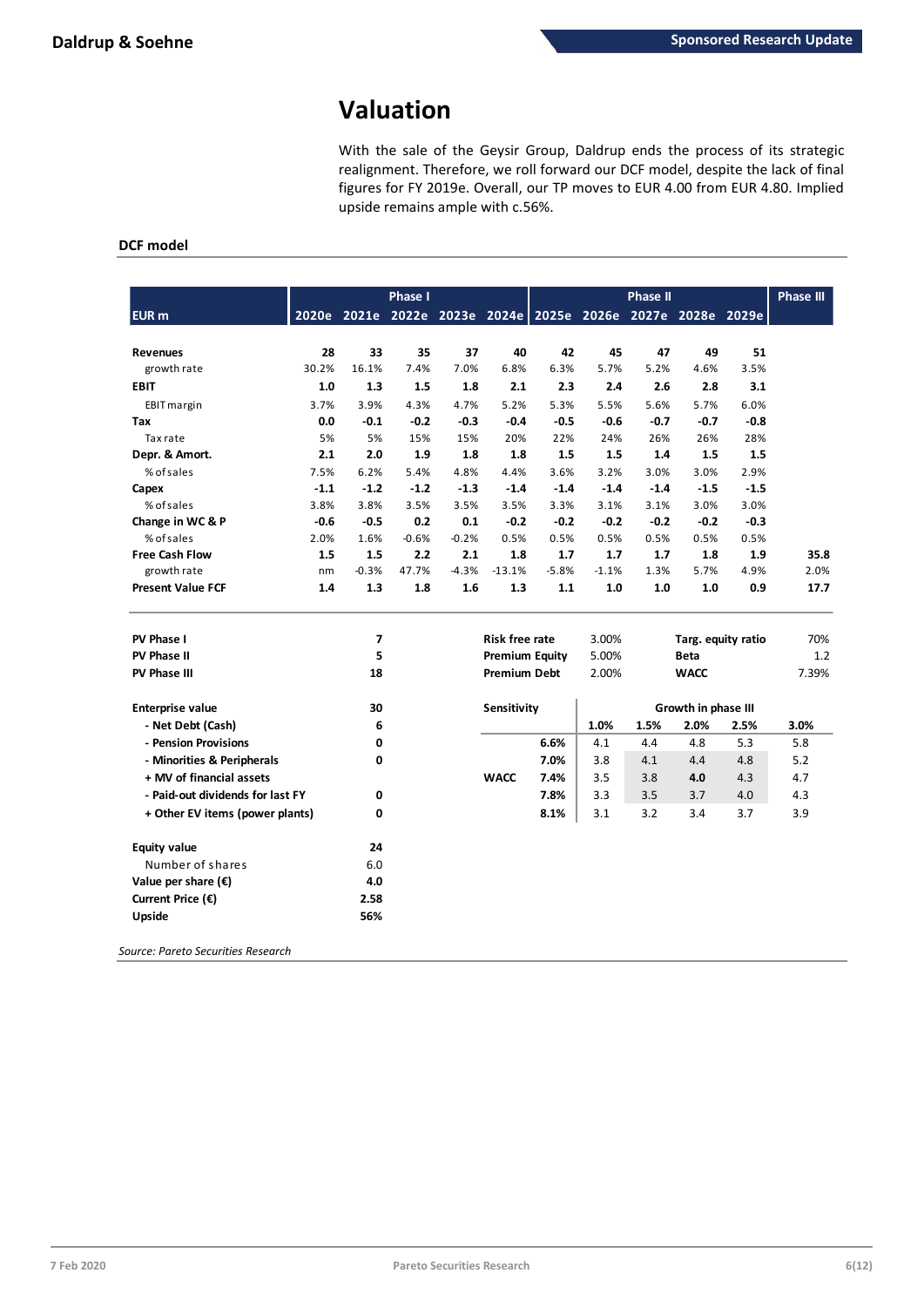# **Daldrup & Soehne Sponsored Research Update**

| PROFIT & LOSS (fiscal year) (EURm)             | 2014                             | 2015                     | 2016                         | 2017                     | 2018                             | 2019e                    | 2020e                    | 2021e        |
|------------------------------------------------|----------------------------------|--------------------------|------------------------------|--------------------------|----------------------------------|--------------------------|--------------------------|--------------|
| <b>Revenues</b>                                | 52                               | 17                       | 31                           | 25                       | 39                               | 22                       | 28                       | 33           |
| <b>EBITDA</b>                                  | (6)                              | 4                        | 4                            | 5                        | (12)                             | (12)                     | 3                        | 3            |
| Depreciation & amortisation                    | (12)                             | (4)                      | (4)                          | (4)                      | (4)                              | (2)                      | (2)                      | (2)          |
| EBIT                                           | (19)                             | 1                        | 1                            | $\mathbf{1}$             | (16)                             | (14)                     | $\mathbf{1}$             | 1            |
| Net interest                                   | (0)                              | (1)                      | (1)                          | (1)                      | (2)                              | (2)                      | (0)                      | (0)          |
| Other financial items                          |                                  | $\sim$                   | $\overline{a}$               | $\overline{a}$           | $\overline{\phantom{a}}$         |                          |                          |              |
| <b>Profit before taxes</b>                     | (19)                             | 0                        | (0)                          | 0                        | (18)                             | (16)                     | $\mathbf{1}$             | $\mathbf{1}$ |
| <b>Taxes</b>                                   | (0)                              | 0                        | (0)                          | 0                        | (0)                              | 0                        | (0)                      | (0)          |
| Minority interest                              | 3                                | 0                        | 0                            | 0                        | 1                                |                          |                          |              |
| Net profit                                     | (16)                             | 0                        | 0                            | (0)                      | (20)                             | (16)                     | $\mathbf{1}$             | $\mathbf{1}$ |
| EPS reported                                   | (2.99)                           | 0.07                     | 0.07                         | (0.02)                   | (3.38)                           | (2.72)                   | 0.15                     | 0.19         |
| <b>EPS adjusted</b>                            | (2.99)                           | 0.07                     | 0.07                         | 0.04                     | (0.02)                           | 0.24                     | 0.43                     | 0.52         |
| <b>DPS</b>                                     |                                  |                          |                              |                          |                                  |                          |                          | 0.05         |
|                                                |                                  |                          |                              |                          |                                  |                          |                          |              |
| <b>BALANCE SHEET (EURm)</b>                    | 2014                             | 2015                     | 2016                         | 2017                     | 2018                             | 2019e                    | 2020e                    | 2021e        |
| Tangible non current assets                    | 29                               | 27                       | 25                           | 36                       | 113                              | 22                       | 21                       | 20           |
| Other non-current assets                       | 27                               | 25                       | 23                           | 23                       | 3                                | $\mathbf{1}$             | $\mathbf{1}$             | 1            |
| Other current assets                           | 19                               | 34                       | 43                           | 42                       | 24                               | 34                       | 35                       | 36           |
| Cash & equivalents                             | 5                                | 3                        | $\mathbf{1}$                 | $\mathbf{1}$             | 2                                | $\overline{4}$           | 4                        | 5            |
| <b>Total assets</b>                            | 79                               | 89                       | 91                           | 102                      | 142                              | 60                       | 60                       | 62           |
| Total equity                                   | 46                               | 46                       | 46                           | 46                       | 55                               | 34                       | 35                       | 36           |
| Interest-bearing non-current debt              | 9                                | 12                       | 9                            | $\overline{a}$           | $\overline{\phantom{a}}$         | 11                       | 11                       | 11           |
| Interest-bearing current debt                  |                                  | $\overline{\phantom{a}}$ | ÷,                           | $\overline{a}$           | $\overline{\phantom{a}}$         |                          | $\overline{\phantom{a}}$ |              |
| Other Debt                                     | 23                               | 30                       | 37                           | 56                       | 87                               | 16                       | 15                       | 15           |
| <b>Total liabilites &amp; equity</b>           | 79                               | 89                       | 91                           | 102                      | 142                              | 60                       | 60                       | 62           |
| CASH FLOW (EURm)                               | 2014                             | 2015                     | 2016                         | 2017                     | 2018                             | 2019e                    | 2020e                    | 2021e        |
| Cash earnings                                  | 6                                | (28)                     | 3                            | $\overline{7}$           | 50                               | $\mathbf{1}$             | $\mathbf{1}$             | 1            |
| Change in working capital                      | (2)                              | 10                       | 0                            | 3                        | (15)                             | $\overline{2}$           | $\mathbf 1$              | 1            |
| Cash flow from investments                     | (1)                              | (1)                      | (1)                          | (15)                     | (31)                             | (1)                      | (1)                      | (1)          |
| Cash flow from financing                       | $\overline{2}$                   | $\overline{2}$           | (3)                          | 6                        | (4)                              |                          |                          |              |
| Net cash flow                                  | (0)                              | (1)                      | (2)                          | (5)                      | 12                               | $\overline{2}$           | 0                        | 0            |
|                                                |                                  |                          |                              |                          |                                  |                          |                          |              |
| <b>CAPITALIZATION &amp; VALUATION (EURm)</b>   | 2014                             | 2015                     | 2016                         | 2017                     | 2018                             | 2019e                    | 2020e                    | 2021e        |
| Share price (EUR end)                          | 12.1                             | 8.3                      | 7.8                          | 11.8                     | 8.0                              | 3.68                     | 2.58                     | 2.58         |
| Number of shares end period                    | 5                                | 5                        | 5                            | 5                        | 6                                | 6                        | 6                        | 6            |
| Net interest bearing debt                      | 5                                | 9                        | 8                            | 13                       | 9                                | 7                        | $\overline{7}$           | 6            |
| <b>Enterprise value</b>                        | 71                               | 54                       | 50                           | 77                       | 76                               | 29                       | 22                       | 22           |
| EV/Sales                                       | $1.4\,$                          | 3.2                      | $1.6\,$                      | 3.1                      | $1.9\,$                          | $1.3\,$                  | 0.8                      | 0.7          |
| EV/EBITDA                                      |                                  | 12.4                     | $12.0\,$                     | 16.3                     |                                  |                          | $7.0$                    | $6.6\,$      |
| EV/EBIT                                        | $\overline{\phantom{a}}$         | 65.5                     | 57.7                         | 67.8                     | $\overline{\phantom{a}}$         | $\overline{\phantom{a}}$ | 21.3                     | 17.0         |
| P/E reported                                   | $\overline{\phantom{a}}$         | $\overline{\phantom{a}}$ | $\qquad \qquad \blacksquare$ | $\overline{\phantom{a}}$ | $\overline{\phantom{a}}$         | $\overline{\phantom{a}}$ | 17.4                     | 13.9         |
| P/E adjusted                                   |                                  |                          |                              |                          |                                  |                          |                          | $5.0\,$      |
|                                                | $\blacksquare$                   | $\blacksquare$           | $\blacksquare$               | $\centerdot$             | $\blacksquare$                   | 15.0                     | $6.1\,$                  |              |
| P/B                                            | 1.4                              | $1.0$                    | 0.9                          | 1.4                      | 1.3                              | 0.7                      | 0.4                      | 0.4          |
| <b>FINANCIAL ANALYSIS &amp; CREDIT METRICS</b> |                                  |                          |                              |                          |                                  |                          |                          |              |
|                                                | 2014<br>$\overline{\phantom{a}}$ | 2015                     | 2016                         | 2017<br>0.5              | 2018<br>$\overline{\phantom{a}}$ | 2019e                    | 2020e                    | 2021e        |
| ROE adjusted (%)<br>Dividend yield (%)         |                                  | 0.8                      | 0.8                          | $\overline{\phantom{a}}$ |                                  | 3.3                      | $7.5\,$                  | 8.8          |
|                                                |                                  |                          |                              |                          |                                  | $\overline{a}$           |                          | 1.9          |
| EBITDA margin (%)                              | $\qquad \qquad \blacksquare$     | 25.5                     | 13.4                         | 19.2                     |                                  | $\overline{\phantom{a}}$ | 11.2                     | 10.1         |
| EBIT margin (%)<br>NIBD/EBITDA                 | (0.79)                           | 4.8<br>1.99              | $2.8\,$<br>1.88              | 4.6<br>2.75              | (0.69)                           | (0.59)                   | 3.7<br>2.09              | 3.9<br>1.87  |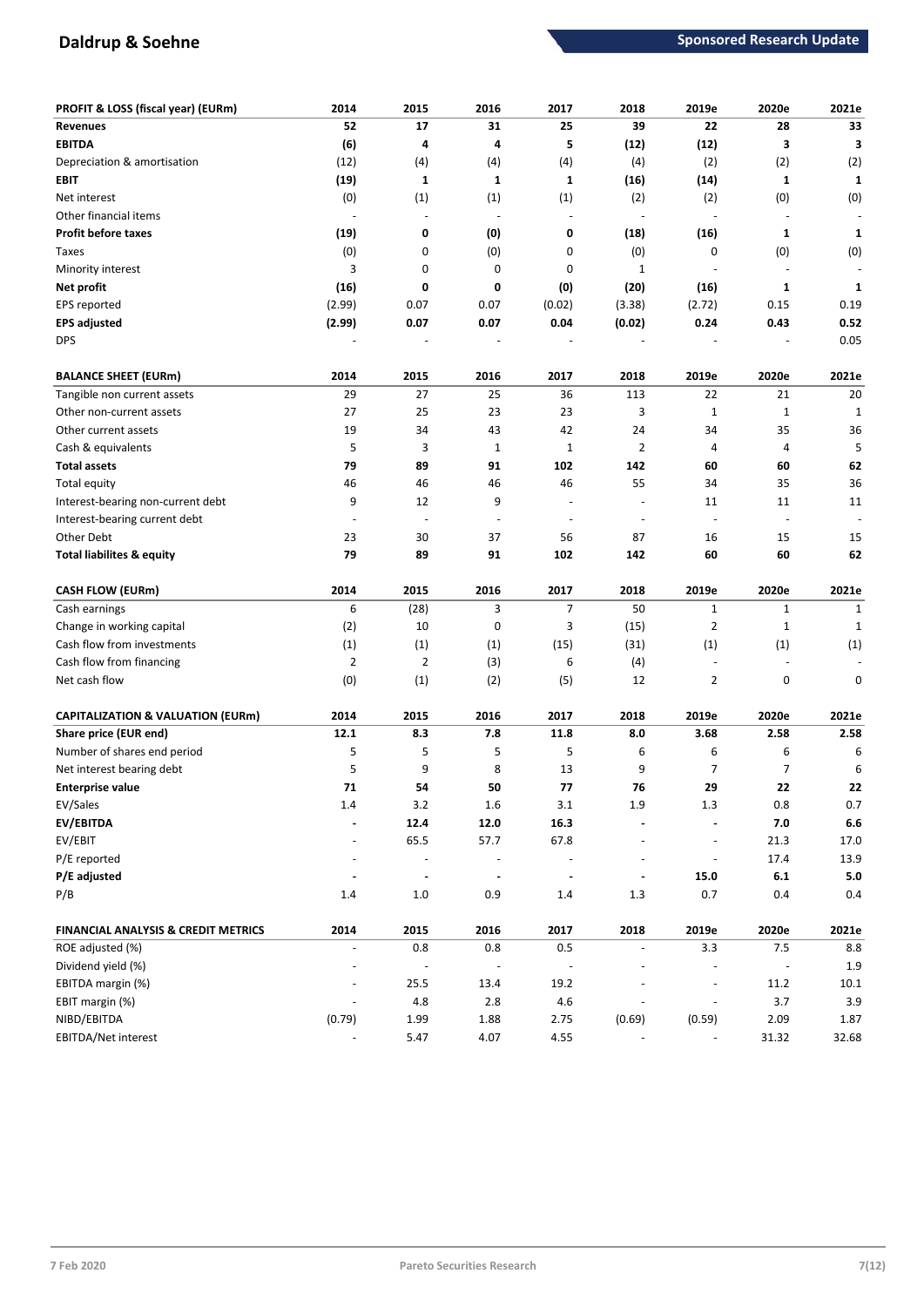# **Disclaimer and legal disclosures**

### **Origin of the publication or report**

This publication or report originates from Pareto Securities AS ("Pareto Securities"), reg. no. 956 632 374 (Norway), Pareto Securities AB, reg. no. 556206-8956 (Sweden) or Pareto Securities Limited, reg. no. 3994976, (United Kingdom) (together the Group Companies or the "Pareto Securities Group") acting through their common un it Pareto Securities Research. The Group Companies are supervised by the Financial Supervisory Authority of their respective home countries.

## **Content of the publication or report**

This publication or report has been prepared solely by Pareto Securities Research.

Opinions or suggestions from Pareto Securities Research may deviate from recommendations or opinions presented by other departments or companies in the Pareto Securities Group. The reason may typically be the result of differing time horizons, methodologies, contexts or other factors.

### **Sponsored research**

Please note that if this report is labelled as "sponsored research" on the front page, Pareto Securities has entered into an agreement with the company about the preparation of research reports and receives compensation from the company for this service. Sponsored research is prepared by the Research Department of Pareto Securities without any instruction rights by the company. Sponsored research is however commissioned for and paid by the company and such material is considered by Pareto Securities to qualify as an acceptable minor non-monetary benefit according to the EU MiFID II Directive.

## **Basis and methods for assessment**

Opinions and price targets are based on one or more methods of valuation, for instance cash flow analysis, use of multiples, behavioral technical analyses of underlying market movements in combination with considerations of the market situation and the time horizon. Key assumptions of forecasts, price targets and projections in research cited or reproduced appear in the research material from the named sources. The date of publication appears from the research material cited or reproduced. Opinions and estimates may be updated in subsequent versions of the publication or report, provided in and social cited or repo that the relevant company/issuer is treated anew in such later versions of the publication or report.

Pareto Securities Research may provide credit research with more specific price targets based on different valuation methods, including the analysis of key credit ratios and other factors describing the securities creditworthiness, peer group analysis of securities with similar creditworthiness and different DCF-valuations. All descriptions of loan agreement structures and loan agreement features are obtained from sources which Pareto Securities Research believes to be reliable, but Pareto Securities Research does not represent or warrant their accuracy. Be aware that investors should go through the specific complete loan agreement before investing in any bonds and not base an investment decision based solely on information contained in this publication or report.

Pareto Securities Research has no fixed schedule for updating publications or reports.

Unless otherwise stated on the first page, the publication or report has not been reviewed by the issuer before dissemination. In instances where all or part of a report is presented to the issuer prior to publication, the purpose is to ensure that facts are correct.

### **Validity of the publication or report**

All opinions and estimates in this publication or report are, regardless of source, given in good faith and may only be valid as of the stated date of this publication or report and are subject to change without notice.

### **No individual investment or tax advice**

The publication or report is intended only to provide general and preliminary information to investors and shall not be construed as the basis for any investment decision. This publication or report has been prepared by Pareto Securities Research as general information for private use of investors to whom the publication or report has been distributed, but it is not intended as a personal recommendation of partiɑɪlar financial instruments or strategies and thus it does not provide individually tailored investmen tadvice, and does not take into account the individual investor's particular<br>financial situation suitability of an investment as regards his/her financial and fiscal situation and investment objectives. The investor bears the risk of losses in connection with an investment.

Before acting on any information in this publication or report, we recommend consulting your financial advisor.

The information contained in this publication or report does not constitute advice on the tax consequences of making any particular investment decision. Each investor shall make his/her own appraisal of the tax and other financial merits of his/her investment.

### **Sources**

This publication or report may be based on or contain information, such as opinions, recommendations, estimates, price targets and valuations which emanate from Pareto Securities Research' analysts or representatives, publicly available information, information from other units or companies in the Group Companies, or other named sources.

To the extent this publication or report is based on or contains information emanating from other sources "Other Sources") than Pareto Securities Research ("External Information"), Pareto Securities Research has deemed the Other Sources to be reliable but neither the companies in the Pareto Securities Group, others associated or affiliated with said companies nor any other person, guarantee the accuracy, adequacy or completeness of the External Information.

### **Ratings**

| Equity ratings: | "Buy"  | Pareto Securities Research expects this financial instrument's total return to exceed 10% over the next 12 months                   |
|-----------------|--------|-------------------------------------------------------------------------------------------------------------------------------------|
|                 | "Hold" | Pareto Securities Research expects this financial instrument's total return to be between -10% and 10% over the next 12 months      |
|                 | "Sell" | Pareto Securities Research expects this financial instrument's total return to be negative by more than 10% over the next 12 months |

Analysts Certification<br>The research analyst(s) whose name(s) appear on research reports prepared by Pareto Securities Research certify that: (i) all of the views expressed in the research report accurately reflect their pe "Hold" Pareto Securities Research expects this financial instrument's total return to be between -10% and 10% over the next 12 months<br>"Sell" Pareto Securities Research expects this financial instrument's total return to be research analysts in research reports that are prepared by Pareto Securities Research.

The research analysts whose names appears on research reports prepared by Pareto Securities Research received compensation that is based upon various factors including Pareto Securities' total<br>revenues, a portion of which

### **Limitation of liability**

Pareto Securities Group or other associated and affiliated companies assume no liablity as regards to any investment, divestment or retention decision taken by the investor on the basis of this<br>publication or report. In no resulting from the information in this publication or report.

Neither the information nor any opinion which may be expressed herein constitutes a soligitation by Pareto Securities Research of purchase or sale of any securities nor does it constitute a soligitation to any person in any jurisdiction where solicitation would be unlawful. All information contained in this research report has been compiled from sources believed to be reliable. However, no representation or warranty, express or implied, is made with respect to the completeness or accuracy of its contents, and it is not to be relied upon as authoritative.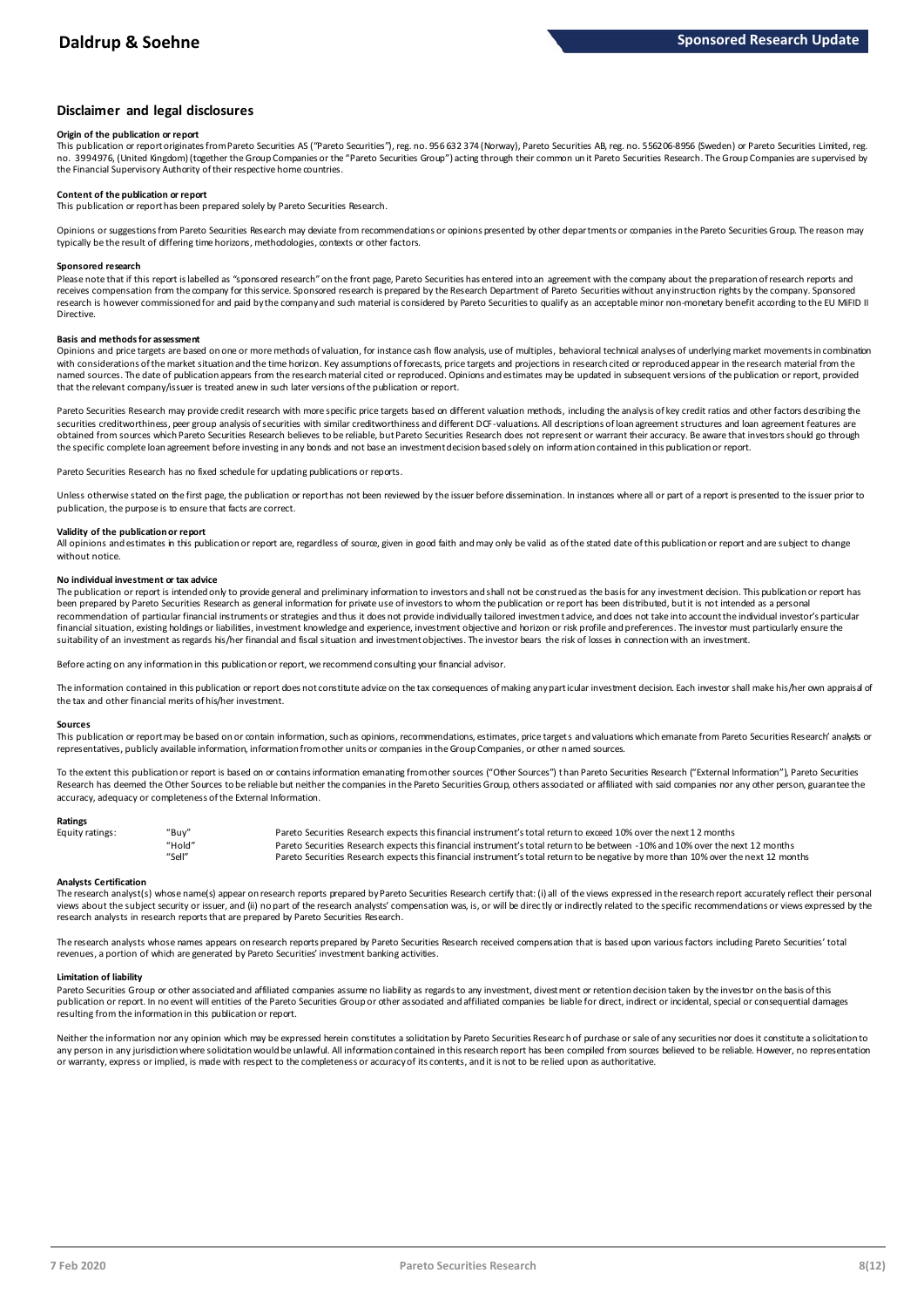### **Risk information**

The risk of investing in certain financial instruments, including those mentioned in this document, is generally high, as their market value is exposed to a lot of different factors such as the operational and financial conditions of the relevant company, growth prospects, change in interest rates, the economic and political environment, foreign exchange rates, shifts in market sentiments etc. Where an investment metally propert the investor. Past performance is not a guide to future performance. Estimates of future performance are based on assumptions that may not be realized. When investing in individual shares, the investor may lose all or part of the investments.

### **Conflicts of interest**

Companies in the Pareto Securities Group, affiliates or staff of companies in the Pareto Securities Group, may perform services for, solicit business from, make a market in, hold long or short positions in, or otherwise be interested in the investments (including derivatives) of any company mentioned in the publication or report.

In addition Pareto Securities Group, or affiliates, may from time to time have a broking, advisory or other relationship with a company which is the subject of or referred to in the relevant Research, including acting as that company's official or sponsoring broker and providing investment banking or other financial services. It is the policy of Pareto to seek to act as corporate adviser or broker to some of the<br>companies which a

To limit possible conflicts of interest and counter the abuse of inside knowledge, the analysts of Pareto Securities Research are subject to internal rules on sound ethical conduct, the management of inside<br>information, ha legislation and relevant industry standards. The object of the internal rules is for example to ensure that no analyst will abuse or cause others to abuse confidential information. It is the policy of Pareto Securities Research that no link exists between revenues from capital markets activities and individual analyst remuneration. The Group Companies are members of national stockbrokers' associations in each of the countries in which the Group Companies have their head offices. Internal rules have been developed in accordance with recommendations issued by the stockbrokers associations. This material has been prepared following the Pareto Securities Conflict of Interest Policy.

The guidelines in the policy indude rules and measures aimed at achieving a sufficient degree of independence between variou s departments, business areas and sub-business areas within the Pareto Securities Group in order to, as far as possible, avoid conflicts of interest from arising between such departments, business areas and sub-business areas as well as their customers. One purpose of such measures is to restrict the flow of information between certain business areas and sub-business areas within the Pareto Securities Group, where conflicts of interest may arise and to safeguard the impartialness of the employees. For example, the Investment Banking departments and certain other departments included in the Pareto Securities Group are surrounded by arrangements, so-called Chinese Walls, to restrict the flows of sensitive information from such departments. The internal guidelines also include, without limitation, rules aimed at securing the impartialness of, e.g., analysts working in the Pareto Securities Research departments, restrictions with regard to the remuneration paid to such analysts, requirements with respect to the independence of analysts from other departments within the Pareto Securities Group rules concerning contacts with covered companies and rules concerning personal account trading carried out by analysts.

### **Distribution restriction**

The securities referred to in this publication or report may not be eligible for sale in some jurisdictions and persons into whose possession this document comes should inform themselves about and observe Pareto Securities Group rules concerning contacts with covered companies and rules concerning personal account trading carried out by analysts.<br>Distribution restriction<br>The securities referred to in this publication or rep Authority (FCA).

This research is only intended for and may only be distributed to institutional investors in the United States and U.S entities seeking more information about any of the issuers or securities discussed in this report should contact Pareto Securities Inc. at 150 East 52nd Street, New York, NY 10022, Tel. 212 829 4200.

Pareto Securities Inc. is a broker-dealer registered with the U.S. Securities and Exchange Commission and is a member of FINRA & SPC. U.S. To the extent required by applicable U.S. laws and regulations, Pareto Securities Inc. accepts responsibility for the contents of this publication. Investment products provided by or through Pareto Securities Inc. or Pareto Securities Research are not FDIC insured, may lose value and are not guaranteed by Pareto Securities Inc. or Pareto Securities Research. Investing in non-U.S. securities may entail certain risks. This document does not constitute or form part of any offer for sale or subscription, nor shall it or any part of it form the basis of or be relied on in connection with any contract or commitment whatsoever. The securities of non-U.S. issuers may not be registered with or subject to SEC reporting and other requirements. The information available about non-U.S. companies may be limited, and non-U.S. companies are generally not subject to the same uniform auditing and reporting standards as U.S. companies. Market rules, conventions and practices may differ from U.S. markets, adding to transaction costs or causing delays in the purchase or sale of securities. Securities of some non-U.S. companies may not be as liquid as securities of comparable U.S. companies. Fluctuations in the values of national currencies, as well as the potential for governmental restrictions on currency movements, can significantly erode principal and investment returns.

Pareto Securities Research may have material conflicts of interest related to the production or distribution of this research report which, with regard to Pareto Securities Research, are disclosed herein.

### **Distribution in Singapore**

Pareto Securities Pte Ltd holds a Capital Markets Services License is an exempt financial advisor under Financial Advisers Act, Chapter 110 ("FAA") of Singapore and a subsidiary of Pareto Securities AS.

This report is directed solely to persons who qualify as "accredited investors", "expert investors" and "institutional investors" as defined in section 4A(1) Securities and Futures Act, Chapter 289 ("SFA") Distribution in Singapore<br>Pareto Securities Pte Ltd holds a Capital Markets Services License is an exempt financial advisor under Financial Advisers Act, Chapter 110 ("FAA") of Singapore and a subsidiary of Pareto Securiti person. You should seek advice from a financial adviser regarding the suitability of any product referred to in this report, taking into account your specific financial objectives, financial situation or particular needs before making a commitment to purchase any such product. Please contact Pareto Securities Pte Ltd, 16 Collyer Quay, # 2 7-02 Income at Raffles, Singapore 049318, at +65 6408 9800 in matters arising from, or in connection with this report.

**Additional provisions on Recommendations distributed in the Canada** ending and under the distances is it to be construed as an offer to sell or a solicitation of or an offer to buy any securities that may be described herein. This research report is not, and under no circumstances is it to be construed as, a prospectus, offering memorandum, advertisement or a public offering in Canada of such from, or in connection with this report.<br>Additional provisions on Recommendations distributed in the Canada<br>Canadian recipients of this research report are advised that this research report is not, and under no circumstanc representation to the contrary is an offence. Any securities described or discussed within this research report may only be distributed in Canada in accordance with applicable provincial and territorial<br>securities laws. An securities regulators and only by a dealer properly registered under applicable securities laws or, alternatively, pursuant to an exemption from the dealer registration requirement in the relevant province or territory of Canada in which such offer or sale is made. Under no circumstances is the information contained herein to be con strued as investment advice in any province or territory of Canada nor should it be construed as being tailored to the needs of the recipient. Canadian redpients are advised that Pareto Securities AS, its affiliates and its authorized agents are not responsible for, nor do they accept, any liability whatsoever for any direct or consequential loss arising from any use of this research report or the information contained herein.

### **Distribution in United Kingdom**

This publication is issued for the benefit of persons who qualify as eligible counterparties or professional dients and should be made available only to such persons and is exempt from the restriction on financial promotion in s21 of the Financial Services and Markets Act 2000 in reliance on provision in the FPO.

### **Copyright**

This publication or report may not be mechanically duplicated, photocopied or otherwise reproduced, in full or in part, under applicable copyright laws. Any infringement of Pareto Securities Research's copyright can be pursued legally whereby the infringer will be held liable for any and all losses and expenses incurred by the infringement.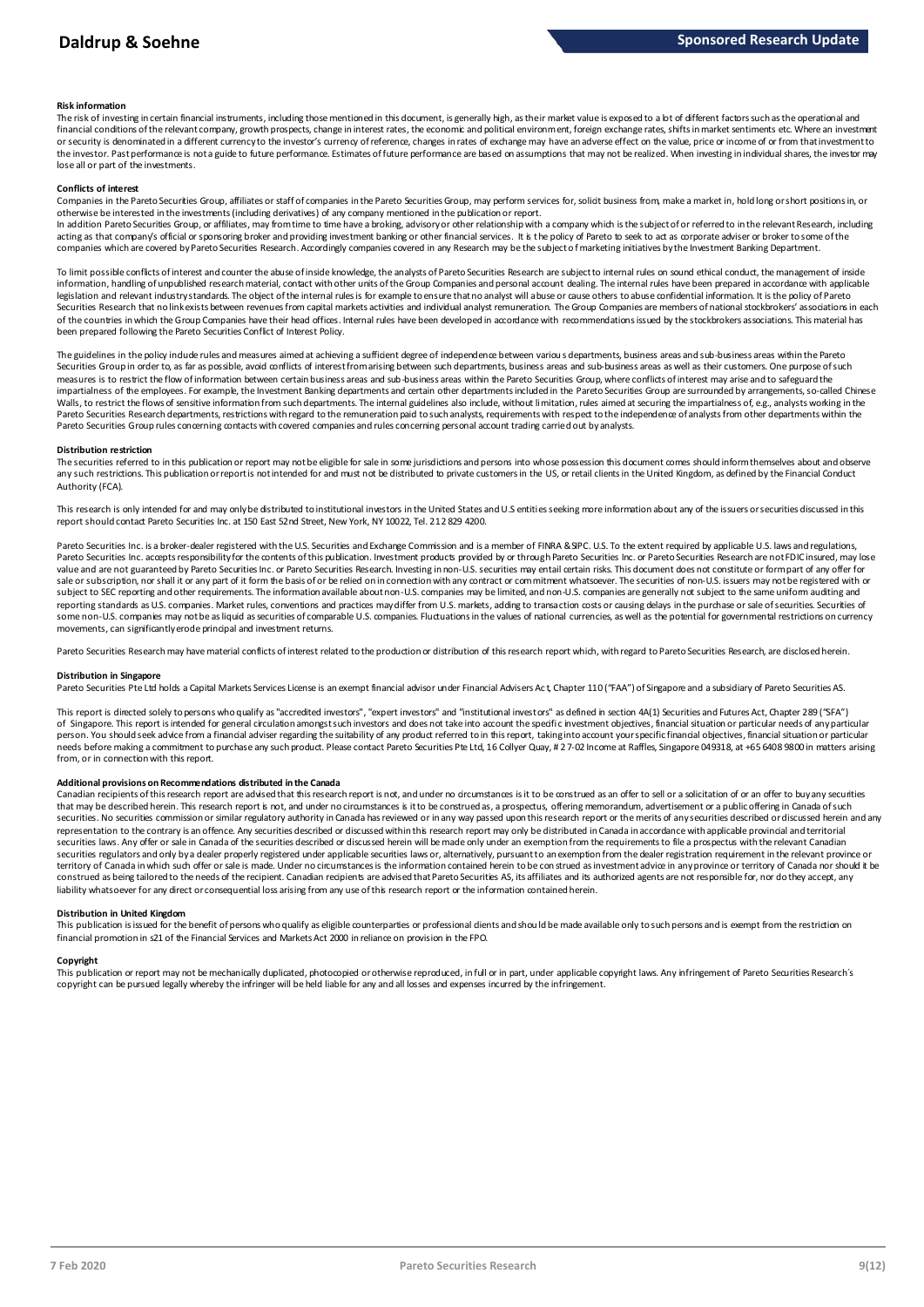## **Appendix A**

# Disclosure requirements pursuant to the Norwegian Securities Trading Regulations section 3-10 (2) and section 3-11 (1), letters a-b

The below list shows companies where Pareto Securities AS -together with affiliated companies and/or persons – own a portion of the shares exceeding 5 % of the total share capital in any company where a recommendation has been produced or distributed by Pareto Securities AS.

| Companies                  | No. of shares Holdings in % |       | Companies                 |           | No. of shares Holdings in % |
|----------------------------|-----------------------------|-------|---------------------------|-----------|-----------------------------|
| <b>Helgeland Sparebank</b> | 2,010,630                   | 9.63% | SpareBank 1Østfold Akersl | 1,140,010 | 9.20%                       |
| Pareto Bank ASA            | 14.902.985                  | 2134% | Sparebanken Vest          | 6.026.744 | 5.62%                       |

| <b>I GIULU DEIIN AUA</b>   | <b>H.JUL.JUJ</b>            |       | <b>2</b> 2010 UDCU CDCIIN CIIV COL                                                                                                                      | <b>0.040.1 TT</b> | 0.0270                      |
|----------------------------|-----------------------------|-------|---------------------------------------------------------------------------------------------------------------------------------------------------------|-------------------|-----------------------------|
|                            |                             |       | areto Securities AS or its affiliates own as determined in accordance with Section 13(d) of the US Exchange Act, 1% or moreof the equity securities of: |                   |                             |
| Companies                  | No. of shares Holdings in % |       | Companies                                                                                                                                               |                   | No. of shares Holdings in % |
| <b>Helgeland Sparebank</b> | 2.010.630                   | 9.63% | SpareBank 1SMN                                                                                                                                          | 1880.567          | 145%                        |
| Pareto Bank ASA            | 14.902.985                  | 2134% | SpareBank 1Østfold Akersl                                                                                                                               | 1.140.010         | 9.20%                       |
| Selvaag Bolig ASA          | 2, 172, 147                 | 2.32% | Sparebanken Møre                                                                                                                                        | 305.239           | 3.09%                       |
| SpareBank 1BV              | 1,655,920                   | 2.63% | Sparebanken Sør                                                                                                                                         | 433.149           | 2.77%                       |
| SpareBank 1Nord-Norge      | 3.241.405                   | 3.23% | Sparebanken Vest                                                                                                                                        | 6.026.744         | 5.62%                       |

Pareto Securities AS may hold financial instruments in companies where a recommendation has been produced or distributed by Pareto Securities AS in connection with rendering investment services, including Market Making.

| Company                    | Analyst<br>holdings* | Total<br>holdings | Company                 | Analyst<br>holdings* | Total<br>holdings | Company                   | Analyst<br>holdings* | Total<br>holdings |
|----------------------------|----------------------|-------------------|-------------------------|----------------------|-------------------|---------------------------|----------------------|-------------------|
| AF Gruppen                 | $\mathbf 0$          | 18,475            | Höegh LNG               | 0                    | 3.890             | Sandnes Sparebank         | 0                    | 27,532            |
| Aker                       | $\mathbf 0$          | 1.021             | Ice Group               | 0                    | 88.410            | Scatec Solar              | 0                    | 35,750            |
| Aker BP                    | $\mathbf 0$          | 8.449             | Jæren Sparebank         | 0                    | 500               | Schibsted ASA B Aksjer    | 0                    | 538               |
| AKVA Group                 | $\mathbf 0$          | 1500              | Komplett Bank           | 0                    | 106,079           | Seadrill                  | 0                    | 14,319            |
| Atlantic Sapphire          | $\Omega$             | 2.105             | Kongsberg Gruppen       | 0                    | 34.184            | Selvaag Bolig             | 0                    | 3,000             |
| Avance Gas                 | 0                    | 4,580             | <b>KWS</b>              | 75                   | 75                | SpareBank 1BV             | 0                    | 22,700            |
| Axactor                    | $\Omega$             | 8.709             | Lerøy Seafood           | 0                    | 9.080             | SpareBank 1Nord-Norge     | 0                    | 27,025            |
| <b>BASF</b>                | 270                  | 270               | Mowi                    | 0                    | 1904              | SpareBank 1Ringerike Hade | 0                    | 500               |
| <b>B</b> onheur            | $\mathbf 0$          | 48.635            | <b>NORBIT</b>           | 0                    | 18.864            | SpareBank 1SMN            | 0                    | 17,865            |
| <b>BRABank</b>             | 0                    | 1371000           | Nordic Semiconductor    | 0                    | 6.000             | SpareBank 1SR-Bank        | 0                    | 30,040            |
| <b>DNB</b>                 | $\mathbf 0$          | 31,425            | Norsk Hydro             | 0                    | 99,051            | Sparebank 1Østfold Akersh | 0                    | 450               |
| <b>DNO</b>                 | $\mathbf 0$          | 414,788           | Northern Drilling       | $\mathbf 0$          | 5.060             | SpareBank 1Østlandet      | 0                    | 2.161             |
| DNO Bull ETN               | $\mathbf 0$          | 7.000             | Norwegian Air Shuttle   | 0                    | 40,447            | Sparebanken Sør           | 0                    | 15,840            |
| Entra                      | 0                    | 8.777             | Norwegian Energy Compan | 0                    | 300               | Sparebanken Vest          | 0                    | 5.684             |
| Equinor                    | $\mathbf 0$          | 6.495             | Ocean Yield             | 0                    | 34.967            | Sparebanken Øst           | 0                    | 1.500             |
| Europris                   | $\mathbf 0$          | 15,150            | <b>Odfjell Drilling</b> | 0                    | 1,949             | Stolt-Nielsen             | 0                    | 42,426            |
| Fjord1                     | $\mathbf 0$          | 50,000            | Okeanis Eco Tankers     | 0                    | 2,728             | Storebrand                | 0                    | 5,565             |
| Fjordkraft Holding         | 0                    | 8,000             | Orkla                   | 0                    | 19,278            | Subsea 7                  | 0                    | 1,162             |
| <b>Flex LNG</b>            | $\Omega$             | 1,032             | Panoro Energy           | 0                    | 6,170             | Telenor                   | 0                    | 2,661             |
| Frontline                  | $\mathbf 0$          | 11,730            | Pareto Bank             | 0                    | 1,279,375         | TGS-NOPEC                 | 0                    | 2,000             |
| Gjensidige Forsikring      | $\mathbf 0$          | 6,712             | PGS                     | 0                    | 11,756            | <b>VOWASA</b>             | 0                    | 3,281             |
| Golden Ocean Group         | $\Omega$             | 1744              | Pioneer Property        | 0                    | 2,050             | <b>XXL</b>                | 0                    | 9,279             |
| Grieg Seafood              | $\mathbf 0$          | 770               | Protector Forsikring    | 0                    | 14,385            | Yara International        | 0                    | 13,923            |
| Hafnia Limited             | $\mathbf 0$          | 10,000            | <b>REC Silicon</b>      | 0                    | 32,708            | Zenterio                  | 0                    | 78,865            |
| <b>Helgeland Sparebank</b> | 0                    | 4.127             | SalMar                  | 0                    | 380               |                           |                      |                   |

This overview is updated monthly (last updated 16.01.2020).

\*Analyst holdings ref ers t o posit ions held by t he Paret o Securit ies AS analyst covering t he company.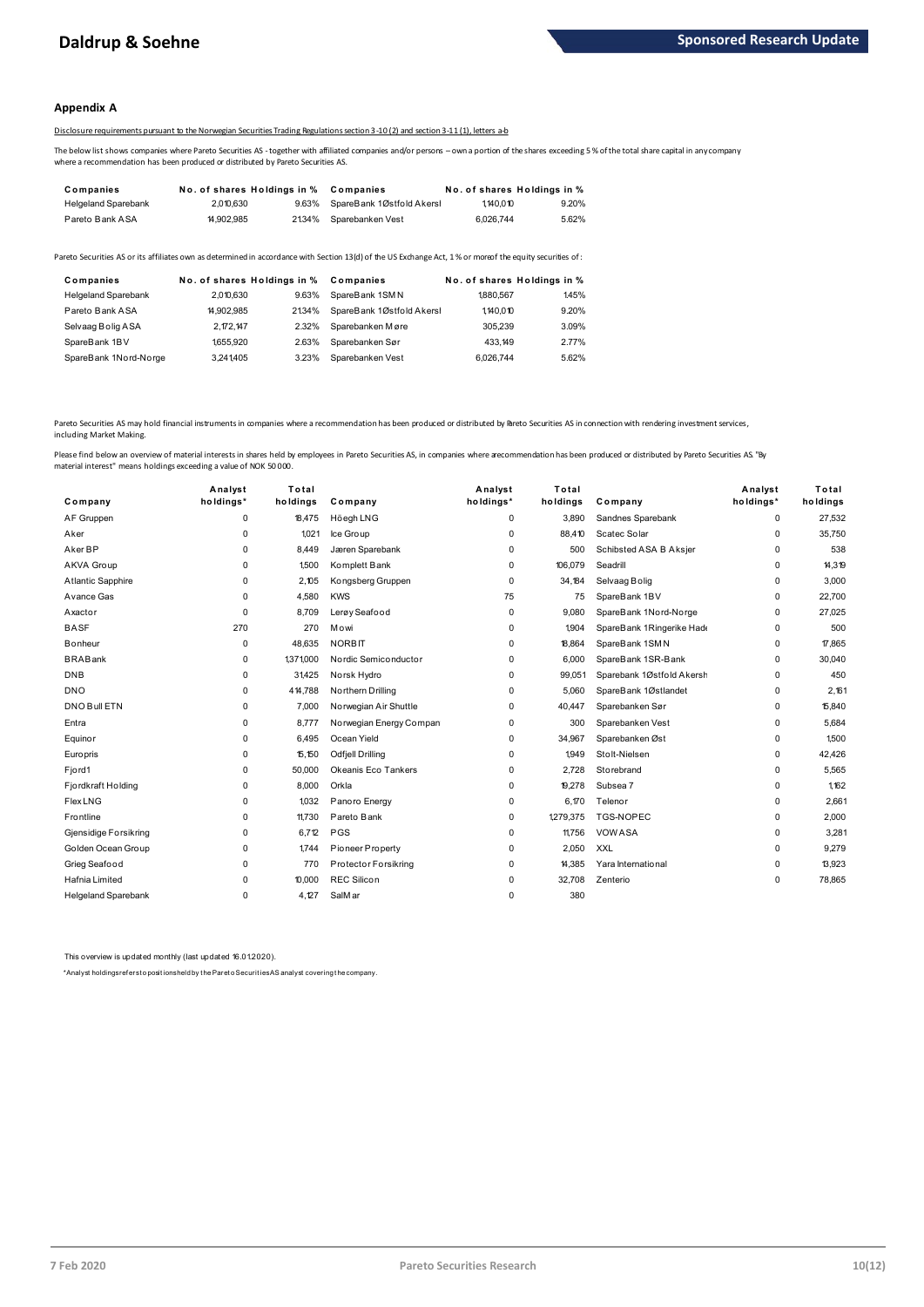# **Appendix B**

Disclosure requirements pursuant to the Norwegian Securities Trading Regulation § 3-11, letters e-f, ref the Securities Trading Act Section 3-10

Overview over issuers of financial instruments where Pareto Securities AS have prepared or distributed investment recommendation, where Pareto Securities AS have been lead manager/co-lead manager<br>or have rendered publicly

| or have rendered publicly known not immaterial investment banking services over the previous 12 months: |                                |                            |
|---------------------------------------------------------------------------------------------------------|--------------------------------|----------------------------|
| 2020Bulkers                                                                                             | GG. St. Kongensgade 100 og 106 | Norwegian Air Shuttle      |
| Advanzia Bank                                                                                           | <b>HafniaLimited</b>           | Nouveau Monde Graphite     |
| African Petroleum Corporation                                                                           | Haf slund E-CO                 | Ocean Yield                |
| Agder Energi                                                                                            | <b>HKN</b> Energy Ltd          | <b>OKEA</b>                |
| Aker ASA                                                                                                | Hunter Group ASA               | Otiga Group                |
| American Tanker                                                                                         | Hörmann Industries             | Pareto Bank                |
| Andfjord Salmon                                                                                         | Ice Group                      | PetroTal                   |
| <b>Belships</b>                                                                                         | <b>ICWHolding</b>              | Pinewood Laboratories      |
| <b>BRAbank</b>                                                                                          | Kingfish Zeeland               | Pioneer Property Group     |
| Cabonline Group Holding AB                                                                              | LifeFit                        | ProvidencesInv. Mngmt Pty  |
| CentralNic Group                                                                                        | Lundin Petroleum               | Quest erre Energy          |
| <b>DNO</b>                                                                                              | Luxaviation Holding            | Shamaran Petroleum         |
| Erwe Immobilien                                                                                         | Monobank ASA                   | Sparebank 1Østlandet       |
| Euromicron AG                                                                                           | Navig8                         | Sparebanken Vest           |
| Exmar NV                                                                                                | Navigator Holdings             | Stolt Nilsen               |
| Filo Mining Corp                                                                                        | <b>NGEx Resources</b>          | TEMPTON Dienst leist ungen |
| Flex LNG                                                                                                | Norbit ASA                     | United Camping AB          |
| Floatel                                                                                                 | Northern Ocean                 | Vant age Drilling          |
| Genel Energy                                                                                            |                                |                            |

*This overview is updated monthly (this overview is for the period 31.12.2018 - 31.12.2019).* 

# **Appendix C**

Disclosure requirements pursuant to the Norwegian Securities Trading Regulation § 3-11 (4)

# **Distribution of recommendations D ist ribut ion of recommendat ions**

| Recommendation | % distribution |
|----------------|----------------|
| Buy            | 61%            |
| Hold           | 35%            |
| Sell           | 4%             |

| . |                                                 |  |
|---|-------------------------------------------------|--|
|   |                                                 |  |
|   |                                                 |  |
|   |                                                 |  |
|   |                                                 |  |
|   |                                                 |  |
|   | Distribution of recommendations (transactions*) |  |
|   |                                                 |  |
|   |                                                 |  |

| Distribution of recommendations (transactions*) |                |  |  |
|-------------------------------------------------|----------------|--|--|
| Recommendation                                  | % distribution |  |  |
| Buy                                             | 75%            |  |  |
| Hold                                            | 19%            |  |  |
| Sell                                            | 6%             |  |  |
|                                                 |                |  |  |

\* Companies under coverage with which Pareto Securities Group has on-going or completed public investment banking services in the previous 12 months This overview is updated monthly (last updated 16.01.2020).